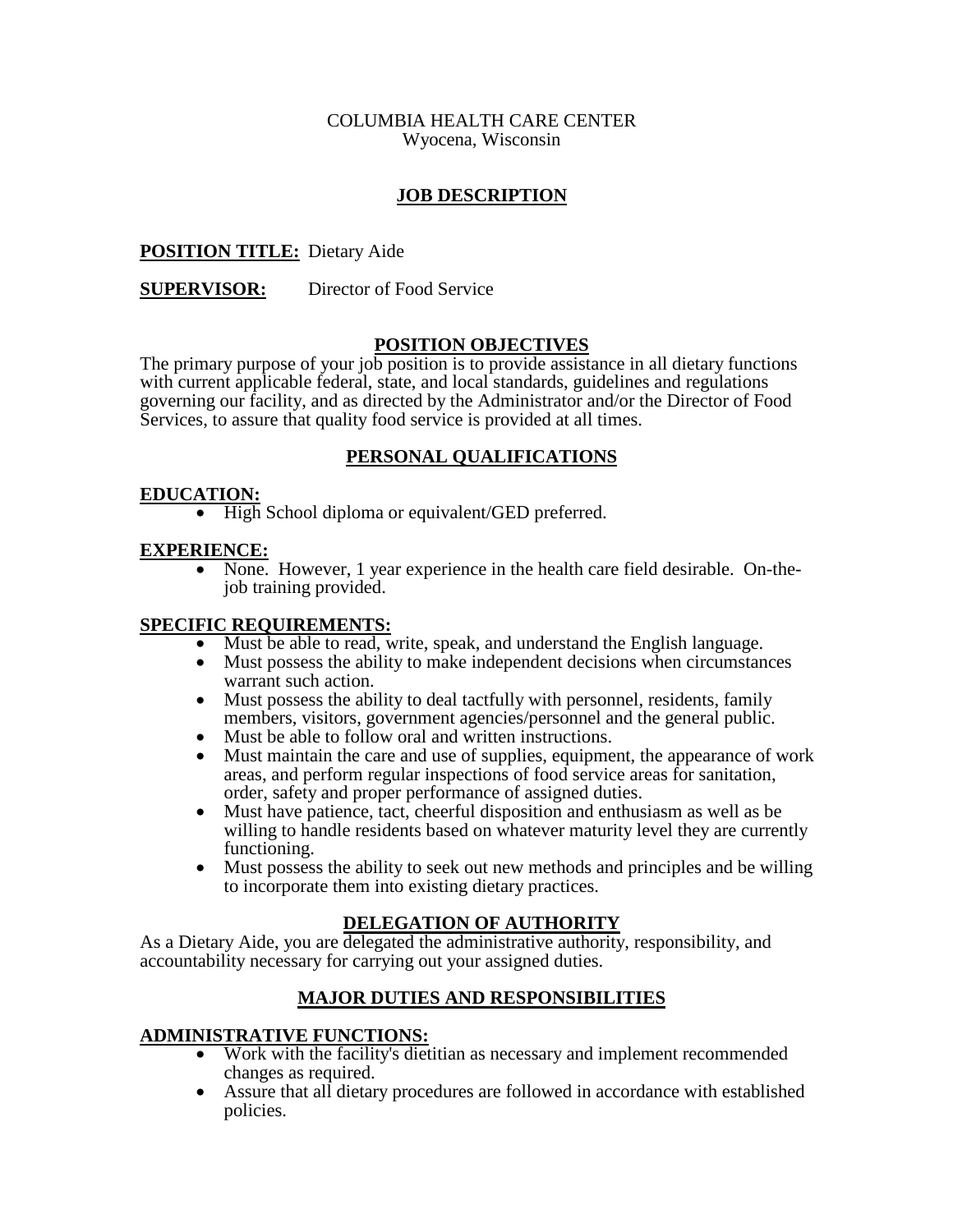• Others as deemed necessary and appropriate, or as may be directed.

# **PERSONNEL FUNCTIONS:**

- Develop and maintain a good working rapport with inter-department personnel, as well as with other departments within the facility to assure that food service can be properly maintained to meet the needs of the residents.
- Create and maintain an atmosphere of warmth, personal interest and positive emphasis, as well as a calm environment throughout the department.

- **STAFF DEVELOPMENT:**<br>• Participate in and assist in departmental studies and projects as assigned or that
	- may become necessary.<br>• Attend and participate in workshops, seminars, etc., as directed.

- 
- 
- **DIETARY SERVICES:**<br>
Serve meals that are palatable and appetizing in appearance.<br>
Assist in serving meals as necessary and on a timely basis.<br>
Serve food in accordance with established portion control procedures.<br>
	-
	-
	-
	-
	-
	-
	- Clean work tables, meat blocks, refrigerators/freezers, etc.<br>
	Sweep and mop floors as directed.<br>
	Carry soiled utensils, etc., to wash area.<br>
	Return clean utensils, etc., to designated area.<br>
	Wash and clean utensi
	- equipment is et up meal trays, food carts, dining room, etc., as instructed.<br>• Assist cook in preparing meals.
	-
	- Obtain food supplies for next meal.
	- Assist in checking diet trays before distribution.
	- Deliver food carts, trays, etc., to designated areas.
	- Perform dishwashing/cleaning procedures. Assure that utensils, etc., are readily available for next meal.
	- Remove food trays from carts, dining rooms, etc., and take to dishwashing area.
	- Prepare and deliver snacks, etc., as instructed.
	- Fill and pass water pitchers to residents.
	- Wash and sanitize food carts after each meal.

- **SAFETY AND SANITATION:**<br>• Prepare food etc., in accordance with sanitary regulations as well as with our established policies and procedures.
	-
	- Assure that safety regulations are followed at all times by all personnel.<br>• Follow established Infection Control and Universal Precautions policies and procedures when performing daily tasks.
	- Assure that the department is maintained in a clean and safe manner by assuring that all equipment and supplies are maintained.
	- Report all hazardous conditions/equipment to the Director of Food Services immediately.
	- Report all accidents/incidents as established by department policies to the Director of Food Services or Charge Nurse.
	- Assist in maintaining food storage areas in a clean and properly arranged manner at all times.

Job Descr/Dietary Aide/jb Updated: 02/2013 4/29/10 JMJ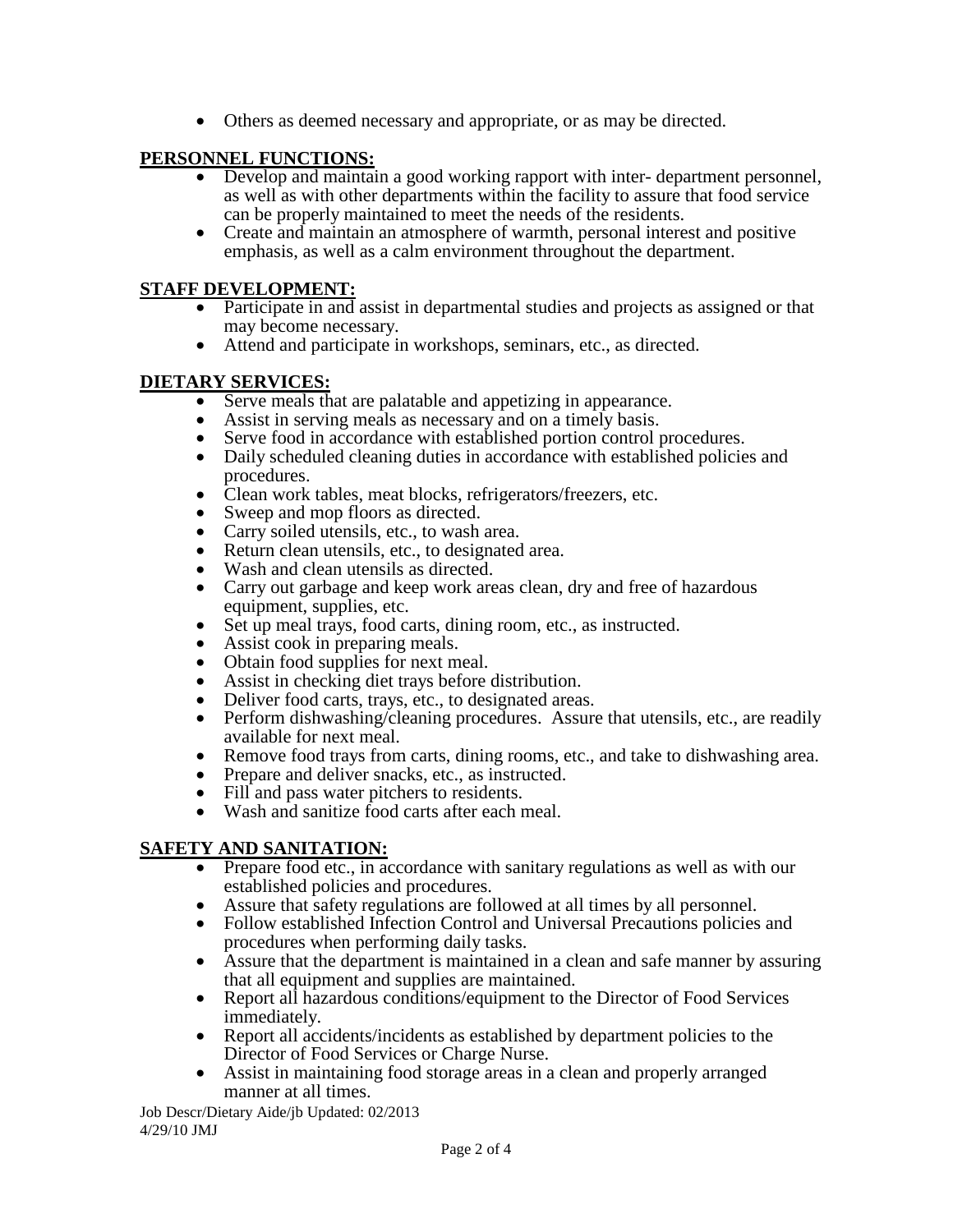- Dispose of food and waste in accordance with established policies.
- Daily scheduled cleaning duties in accordance with established policies and procedures.
- Wear protective clothing and equipment when handling infectious waste and/or blood/body fluids.
- $\bullet$  Wear protective clothing and equipment when working with chemicals.

- 
- **EQUIPMENT AND SUPPLY FUNCTIONS:**<br>• Assure that food and supplies for the next meal are readily available.<br>• Assist in inventorying and storing in coming food, supplies, etc., as necessary.

- **RESIDENT RIGHTS:**<br>
Maintain confidentiality of all pertinent resident care information.<br>
Honor the residents' personal and property rights.
	-

- 
- **MISCELLANEOUS:**<br>• Make only authorized food substitutions.<br>• Assist in food preparation for special meals for parties, etc.

- 
- **WORKING CONDITIONS:**<br>
Works in well lighted/ventilated areas. Atmosphere is warm for cooking.<br>
Sits, stands, bends, lifts, reaches (above and below), and moves constantly during working hours.
	-
	- Is subject to frequent interruptions.<br>• Is involved with residents, personnel, visitors, government agencies/personnel,
	- etc., under all conditions and circumstances. Is subject to hostile and emotionally upset residents, family members, etc. Communicates with the medical staff, nursing staff, and other department
	- supervisors.<br>• Works beyond normal duty hours, on weekends, and in other positions
	-
	-
	- Attends and participates in continuing educational programs.<br>• Attends and participates in continuing educational programs.<br>• Is subject to falls, burns from equipment, odors, etc., throughout the workday.<br>• Is subject t
	-
	-
	- May be exposed to heat/cold temperatures in kitchen/storage area.<br>• May be exposed to infectious waste, diseases, conditions, etc., including the **AIDS** and **Hepatitis B** viruses.
	- Maintains a liaison with other department supervisors to adequately plan for dietary services/activities.

# **PHYSICAL AND SENSORY REQUIREMENTS:**

- (With or Without the Aid of Mechanical Devices)<br>• Must be able to move intermittently throughout the workday.
- Must be able to move intermittently throughout the workday.<br>• Must be able to speak and write the English language in an understandable manner.
- Must be able to cope with the mental and emotional stress of the position.
- Must possess sight/hearing senses or use prosthetics that will enable these senses to function adequately so that the requirements of this position can be fully met.
- Must function independently, have flexibility, personal integrity, and the ability to work effectively with the residents, personnel, and support agencies.
- Must be in good general health and demonstrate emotional stability.

Job Descr/Dietary Aide/jb Updated: 02/2013 4/29/10 JMJ